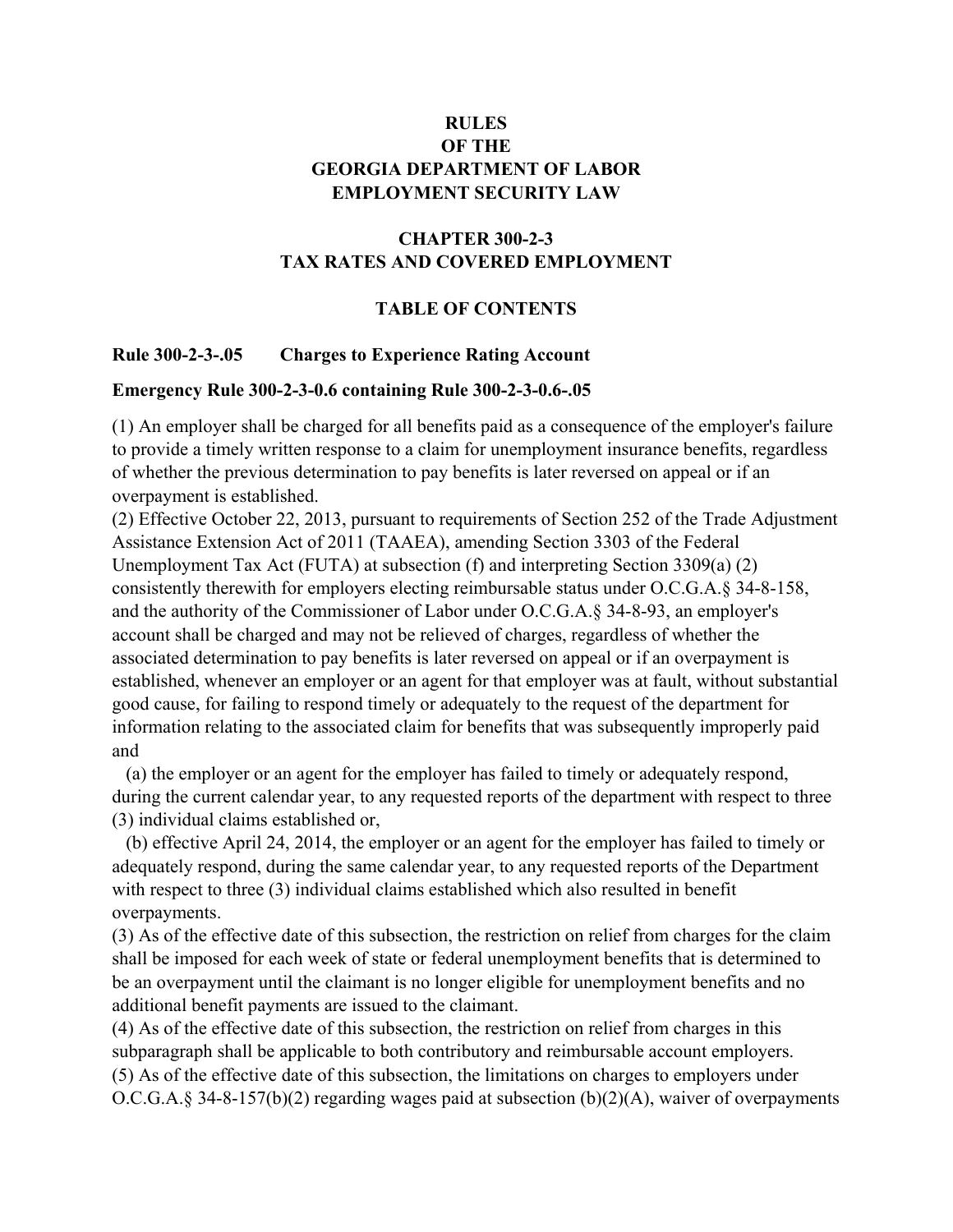at subsection  $(b)(2)(C)$ , and benefits paid for unemployment that is directly caused by a presidentially declared natural disaster at subsection (b)(2)(D), shall not apply to provide relief from charges restricted under this subsection.

(6) "Substantial good cause" for failure to respond timely or adequately to the request of the department for information relating to a claim for benefits shall require a showing of extenuating circumstances which prevented the timely or adequate filing by the employer, or the employer's agent, as appropriate, and that such extenuating circumstances were beyond the employer's or the employer's agent's control.

(7) The statutory "cap" on benefit charges provided in O.C.G.A.§ 34-8-157 shall not apply to Extended Benefits paid under O.C.G.A. § 34-8-197.

(8) In response to the COVID-19 public health emergency, the National Emergency declaration by President Donald Trump on March 13, 2020, and the Public Health State of Emergency declared by Governor Brian Kemp on March 14, 2020, under the authority of O.C.G.A. § 34-8- 93(b), in the determination of the Commissioner, the account of an employer may not be charged for certain benefits paid for unemployment due to the COVID-19 public health emergency, including benefits paid on partial claims filed online.

Authority: O.C.G.A. Secs. 34-8-2-6(a)(4), 34-8-70, 34-8-93(b), 34-8-157.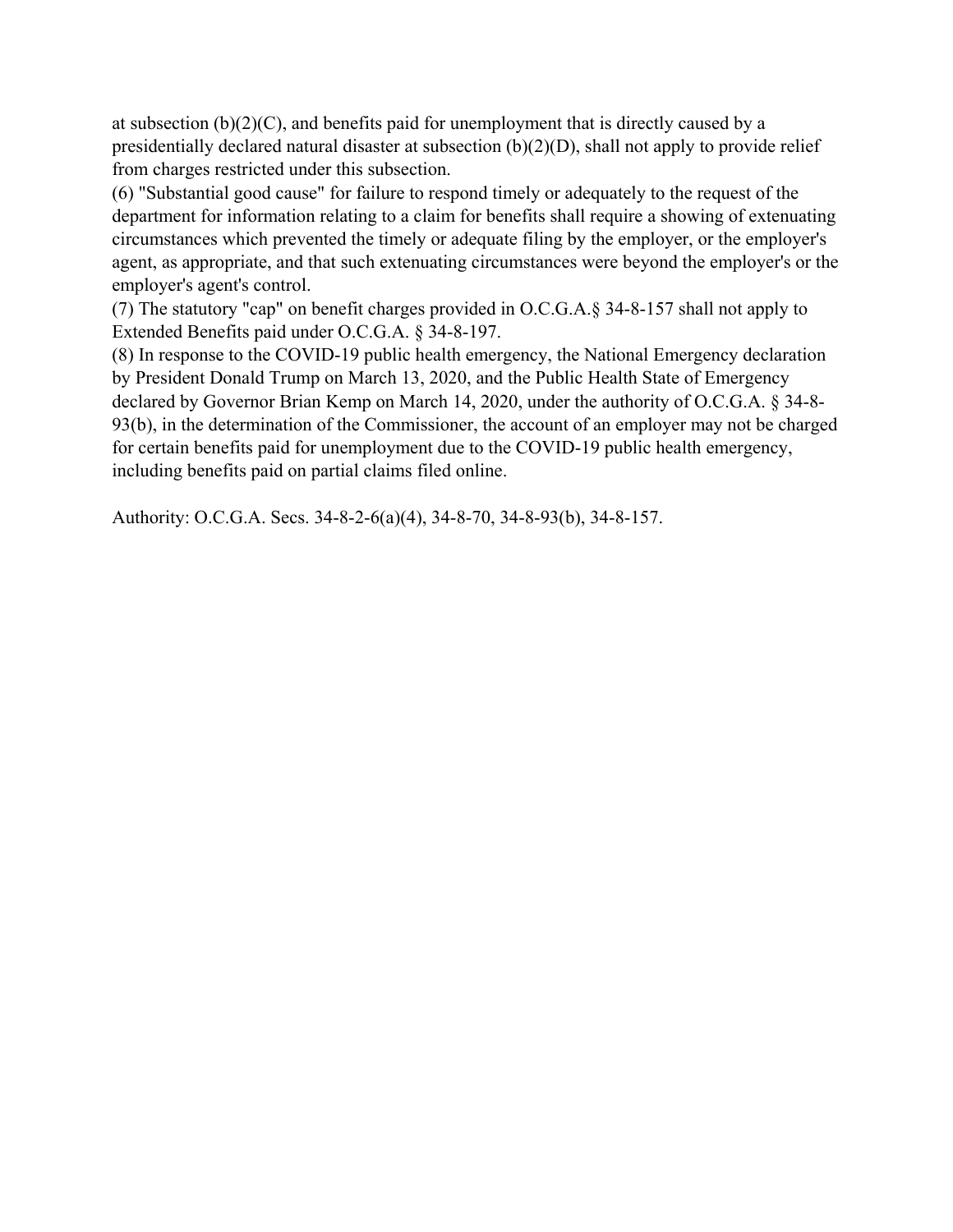## **RULES OF GEORGIA DEPARTMENT OF LABOR EMPLOYMENT SECURITY LAW**

#### **300-2-4**

#### **UNEMPLOYMENT INSURANCE BENEFIT PAYMENTS**

### **TABLE OF CONTENTS**

## **300-2-4-.02 Registration of Claimants for Possible Referrals to Job Openings 300-2-4-.09 Partial Unemployment. Amended**

#### **Emergency Rule 300-2-4-0.7, containing Rule 300-2-4-0.7-02.**

(1) Claimants are required to report as directed by the department to register with the department's Field Service Office for screening and referral to employers who are currently offering employment (except as provided below). Unemployment benefits will cease to be payable unless registration has been completed as directed. The department will notify claimants from time to time to report to the department to give reports on work search activities and for the department to make job referrals as appropriate.

(2) Exceptions to registration requirements are granted to qualified applicants who are:

 (a) On short term layoff but who have a definite date of recall to their previous employment within six (6) weeks of the last day worked;

(b) Partial claimants as described in Section 300-2-4-.01 of these rules;

(c) Claimants who are attending training approved by the Commissioner;

 (d) Members of unions who routinely and regularly receive all of their job referrals from socalled hiring halls or similar placement facilities and whose eligibility for membership in the union would automatically cease upon acceptance of other work; and

 (e) Claimants involved in a strike or similar labor dispute, provided, however, claimants who have been locked out of their job must register with the department for possible job referrals if so directed by the department.

(3) In response to the COVID-19 public health emergency, the National Emergency declaration by President Donald Trump on March 13, 2020, and the Public Health State of Emergency declared by Governor Brian Kemp on March 14, 2020, and under the authority of O.C.G.A. Section 34-8-93(b), all work search requirements mandated by O.C.G.A. Section 34-8-195(3)(A) are waived for all claims filed on or after March 14, 2020. This emergency rule shall remain in effect until the Public Health State of Emergency declared by Governor Brian Kemp is declared over or 120 days from the adoption of this emergency rule.

Authority: O.C.G.A. Secs. 34-8-2-6(a)(4), 34-8-70, 34-8-93(b), 34-8-190, 34-8-191.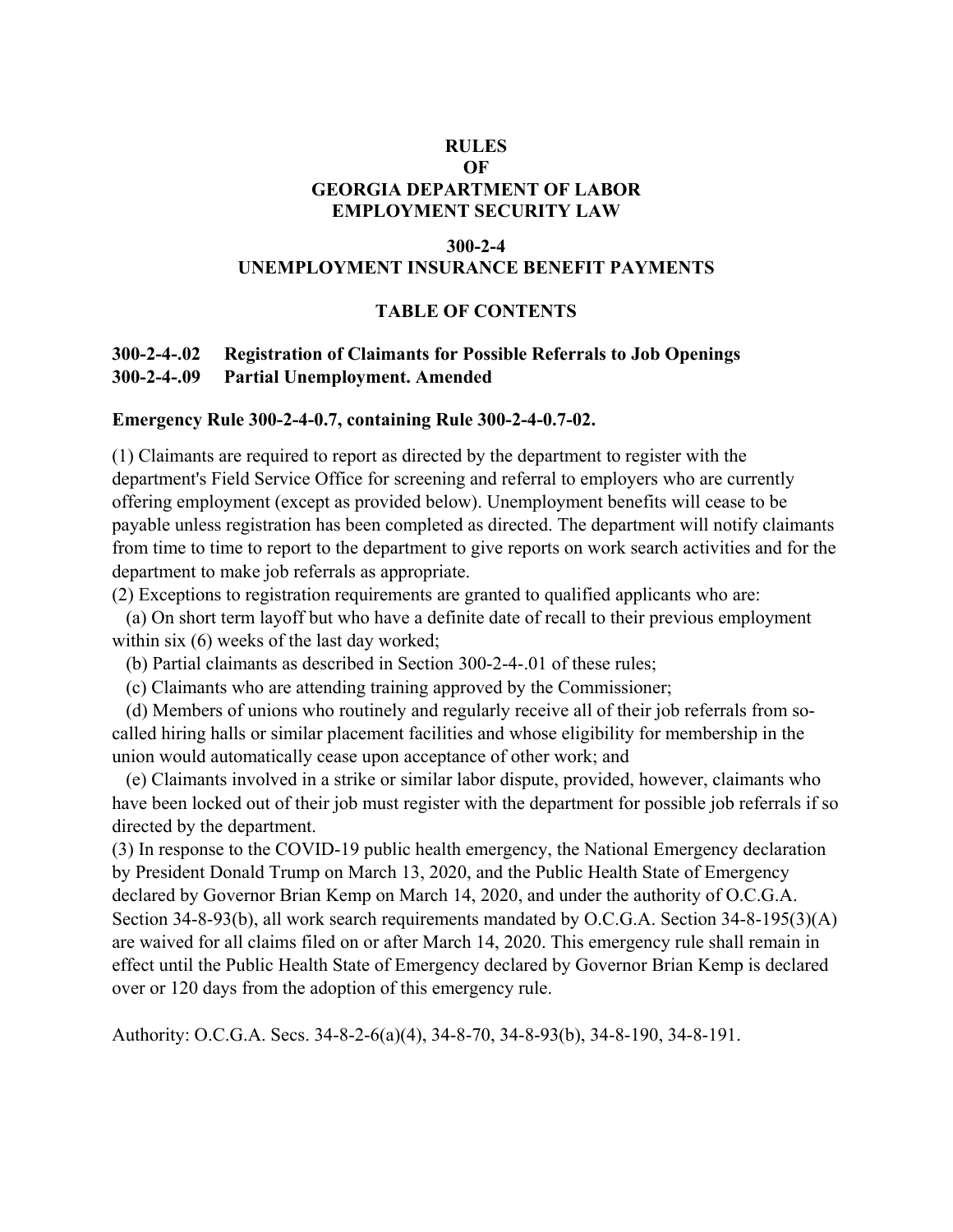### **Emergency Rule 300-2-4-0.8, containing Rule 300-2-4-0.8-.09(1).**

(1)(a)"Weekly report of Low Earnings", Form DOL-408, may be filed by an employer with respect to any complete pay-period week during which an otherwise full-time employee works less than full-time, due to lack of work only, and earns an amount not exceeding his unemployment insurance weekly amount, if known, plus \$50.00 or earns an amount not exceeding the maximum weekly benefit amount provided in the Employment Security Law, plus \$50.00, if the individual's unemployment insurance weekly benefit is not known. Partial unemployment claims shall not be submitted or allowed for vacation days regardless of whether such vacation days were requested by the employee or established by the employer.

 (b) For partial claim weeks beginning on or after December 11, 2016, the limitation on partial unemployment claims set forth in the last sentence of subparagraph (1)(a) shall not apply during an employer company shutdown or employer established vacation period when such shutdown or vacation period is due to circumstances outside the employer's control which directly affect the employer's business operations.

 (c) An employer filing partial unemployment claims must have a positive reserve account as that term is used in OCGA 34-8-155; provided, however, the positive reserve account requirement shall not apply to partial claims filed for partial claim weeks beginning on or after December 11, 2016.

(d) For partial claim weeks beginning on or after March 15, 2020:

1. All partial claims shall be filed online;

 2. An employer shall file partial claims with respect to any week during which a full or part time employee's hours are reduced due to a partial or total company shutdown caused by the COVID-19 public health emergency; and

 3. Any employer found to be in violation of this subparagraph shall pay to the Commissioner for the unemployment fund the full amount of benefits paid to the employee.

Authority O.C.G.A. Secs. 34-2-6(a)(4), 34-8-47, 34-8-70, 34-8-190, 50-13-3, 50-13-4, 50-13-6.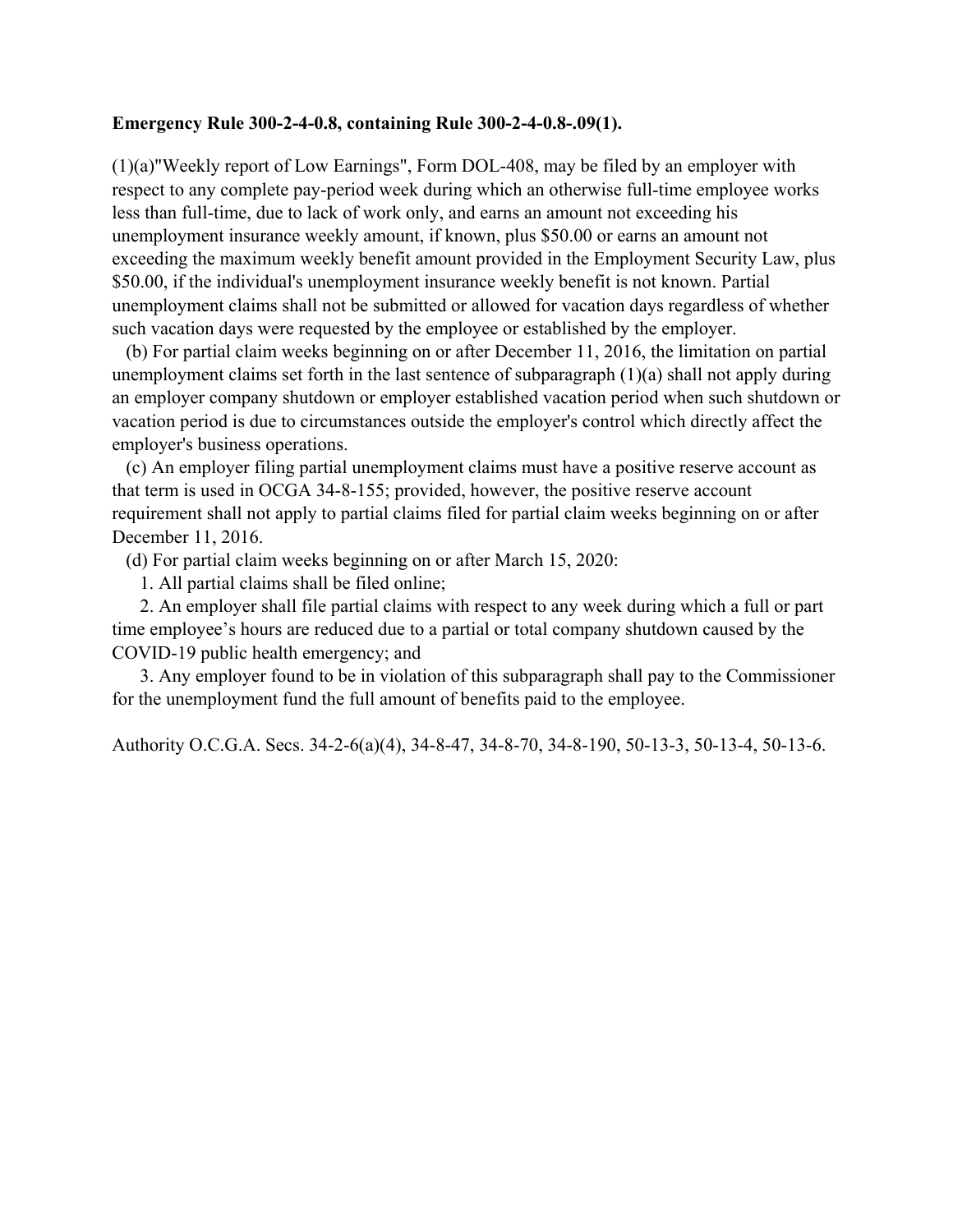## **RULES OF THE GEORGIA DEPARTMENT OF LABOR EMPLOYMENT SECURITY LAW**

# **CHAPTER 300-2-9 QUALIFICATIONS AND PENALTIES FOR UNEMPLOYMENT INSURANCE BENEFITS CLAIMS**

#### **TABLE OF CONTENTS**

#### **Rule 300-2-9-.06 Vacation**

#### **Emergency Rule 300-2-9-0.9 containing Rule 300-2-9-0.9-.06**

(1) An individual shall not be considered available for work if on vacation. An individual shall not be considered to be on vacation if the employer-employee relationship no longer exists. However, this relationship shall be deemed to exist if:

 (a) An employer is submitting Form DOL-408 for partial unemployment on behalf of the individual; or

 (b) The individual has a firm return to work date within six (6) weeks of the date the individual last worked for the employer.

(2) No individual shall receive unemployment insurance:

 (a) While on vacation at his own request regardless of whether or not the individual was paid by or on behalf of the employer during the vacation period; or

(b) For any week of vacation if paid vacation pay.

(3) When an individual is separated, any money paid for previously accrued vacation rights will not affect claimant's benefit payments.

(4) Any claimant who is not receiving pay during a period of vacation shutdown shall not be denied benefits for any weeks of such shutdown unless the employer has established a vacation plan as set forth in OCGA Section 34-8-195(a)(3)(A).

(a) For purposes of computing two (2) weeks discussed in OCGA Section  $34-8-195(a)(3)(B)$ , if the last week of December has three (3) or more work days, that week is to be considered in the prior calendar year, even though the week ending date is in January of the current calendar year. (5) In response to the COVID-19 public health emergency, the National Emergency declaration by President Donald Trump on March 13, 2020, and the Public Health State of Emergency declared by Governor Brian Kemp on March 14, 2020, and under the authority of O.C.G.A. Section 34-8-93(b), certain individuals unable to work due to the COVID-19 public health emergency who have an expectation of returning to work when the emergency ceases shall be considered involuntarily unemployed through no fault of their own. This rule shall apply to all claims filed on or after March 14, 2020, including but not be limited to an individual:

(a) Quarantined or self-quarantined on the advice of a licensed medical professional;

(b) Sixty (60) or more years of age;

 (c) With a recognized medical condition making that individual particularly susceptible to COVID-19;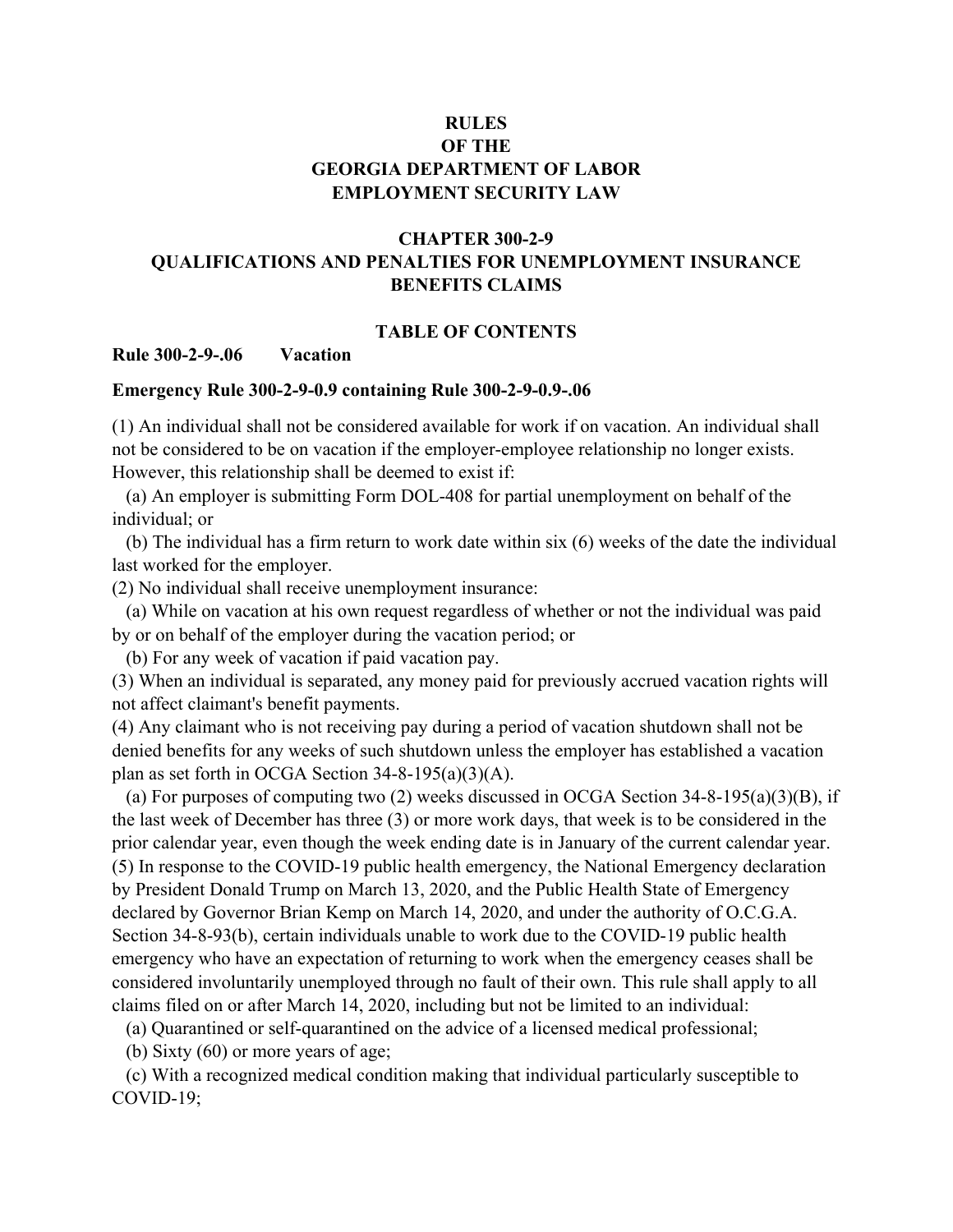(d) Who is a caregiver and resides with someone identified in part (b) or (c) of this subparagraph; or

 (e) Who is a custodial parent or legal guardian of a minor whose school is closed due to COVID-19 and is unable to secure childcare.

Authority: O.C.G.A. Secs. 34-8-2-6(a)(4), 34-8-70, 34-8-93(b), 34-8-190, 34-8-191.